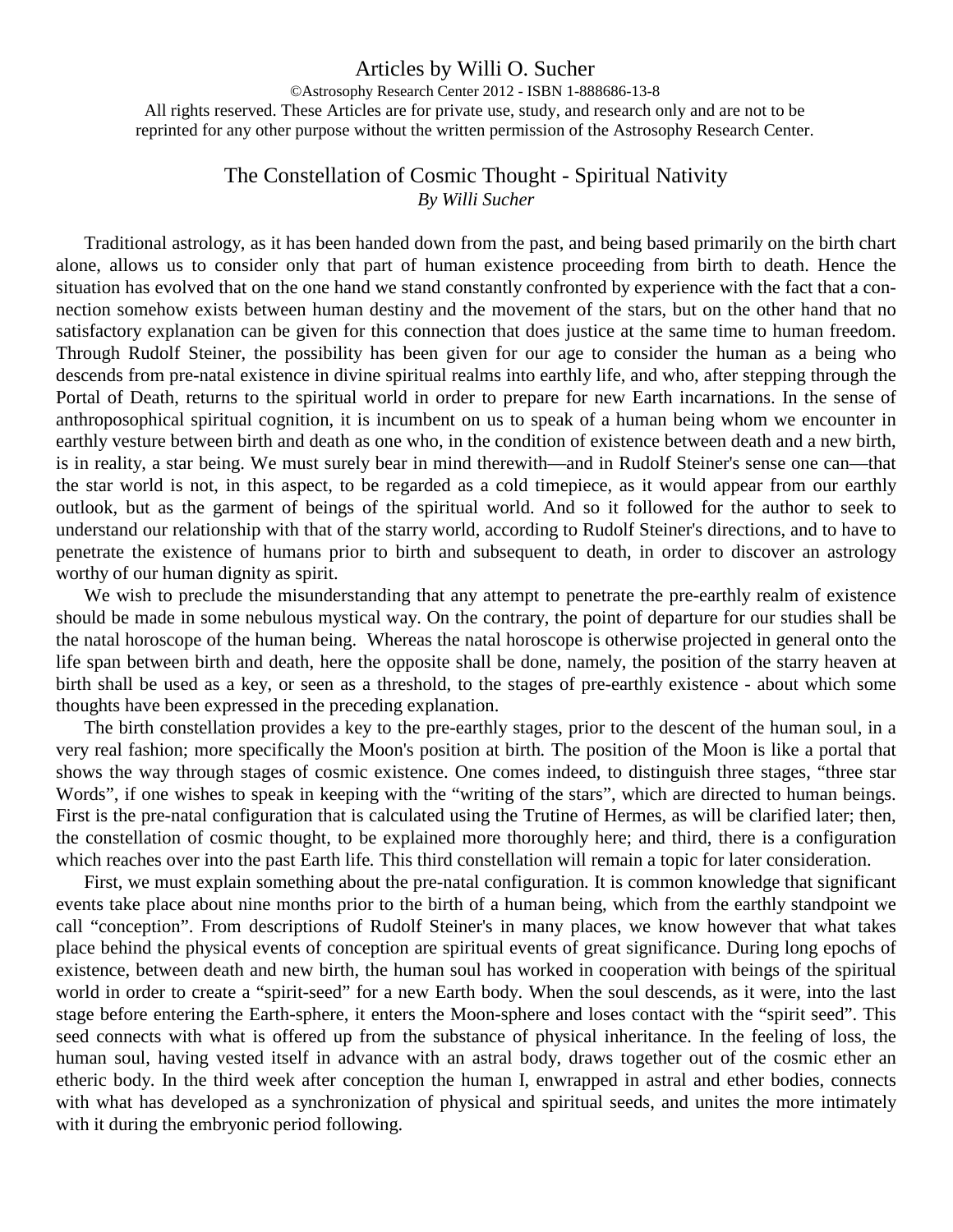These events, described briefly here, become reflected in a most penetrating fashion in the starry events about the time of conception. This has been presented and illuminated from a special vantage point in the "Constellation of Christ's Birth" (Elisabeth Vreede, "Die Konstellation zu Christi Geburt", *Astronornische Rundschreiben* Nr. I, Dec 1934, published by the Mathematical-Astronomical Section, The Goetheanum, Dornach, Switzerland); that is, under the aspect of what the "hermetic rule" *(trutina hermetis)* can reveal about pre-natal existence. The hermetic rule shows itself from various standpoints to be a vestige of real mystery wisdom, about which something regarding its astronomical structure will be explained in future studies. It should only be mentioned here that with this rule the variation of the mean embryonic time of ten sidereal months or 273 days is meant, which is connected to the spiritual events described above. The Moon's position at birth is the key: whether the Moon is waxing or waning, visible above or invisible below the horizon advises with regard to the time, which can lie up to 14 days earlier or later than 273 days before birth. At that time the star constellation of the pre-natal epoch is present, projecting a mighty tableau of the coming Earth life, right into the physiological make-up. Much more must be said in the future about this constellation; may this brief mention of it suffice for the present.

The pre-natal configuration (or epoch) is above all connected in its essence with the Moon sphere. The embryonic development processes are themselves of a lunar nature. The embryo itself swims in water, or the amniotic fluid, as a reflection of the Moon sphere. The corresponding constellation, too, is thoroughly "fluidic" and must be understood in its flowing lightness and liveliness; it has nothing of the congealing nature of the natal configuration in it, which relates to a quite definite moment.

This swimming of the human being in astral occurrences, which is so exceptionally lively in the embryonic period, has a parallel occurrence at the other end of life, in the death constellation. Rudolf Steiner has pointed to the possibility that a horoscope for the moment of passage of the human soul through the portal of death, which can give extraordinary insight into the soul nature of a soul and into its preset karma. Indeed, Rudolf Steiner points out that just as during gestation, the embryo swims in amniotic fluid, so, in the period immediately after death, the human soul swims in the configuration of the planets that stood in the heavens at the moment of death. This has proved true in full detail and will be reported thoroughly when we come to consider the deathconfiguration.

Here, it is essential to note that a "swimming" at death does take place, being related to the watery condition which is the very essence of the Moon sphere.

We have now worked out how the birth constellation appears as the midpoint, standing over the moment of entry into the physical world; then, preceding it, we find, as if ascending a step higher into the cosmic world, a configuration lying before birth, the prenatal epoch, directing our gaze to the lunar etheric events. At the other end of life a kind of parallel appears in the death configuration reflecting events in the lunar etheric sphere; for in this configuration there is to be glimpsed a mirror



image of the ether body, dissolving from that soul, of the tableau of destiny which lights up in those first days.

There remains to be mentioned that the pre-natal epoch must by rights be considered from the viewpoint of the Moon. One is otherwise accustomed to seeing the star constellations from the point of view of the Earth: that is, when we cast or study a natal horoscope, for example, we do so by assuming our earthly standpoint and looking up to the dome of the heavens as to a tableau of appearing stars. This is also how natal horoscopes are cast. But experience shows that if one wants to gain a proper relationship to the pre-natal epoch, to the time defined by the hermetic rule, then one ought not consider the celestial events with the Earth as vantage point, but, ideally, transfer one's vantage point to the Moon and look at the starry spaces from there.

As has already been mentioned, the present study shall be devoted primarily to a description of the constellation of cosmic thought, or one could also say, the configuration of philosophic attitude. If the pre-natal epoch has to do with ascending a stage above the physical to the lunar-etheric element, then the spiritual nativity, or constellation of cosmic thought reaches out, even beyond this; it actually stems from the sphere of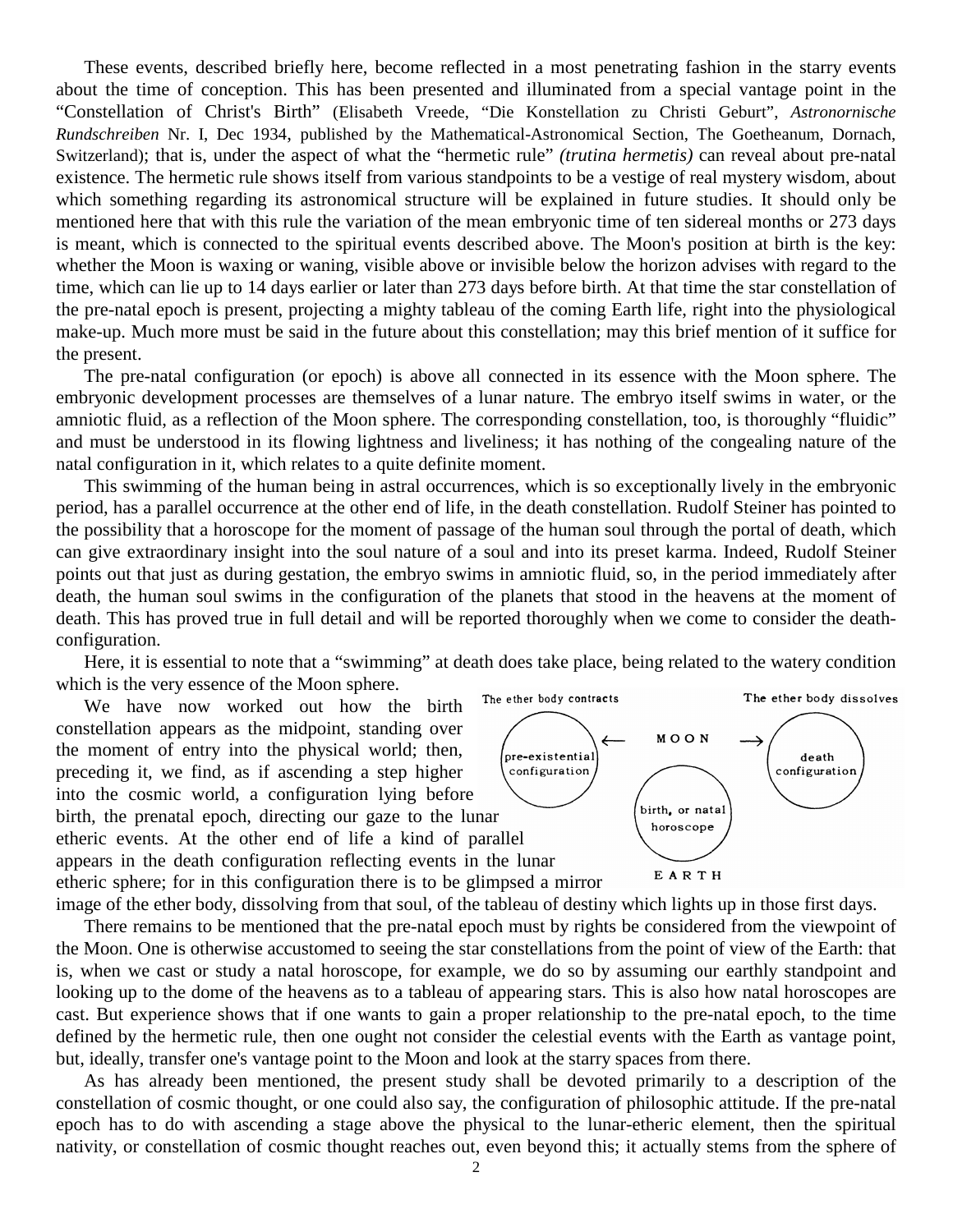the Sun. Despite this, the Sun cannot be looked upon as an absolute pre-natal event, although this configuration may be present long before birth. For it may occur even after birth, turning all time relationships "upside down". This fact serves as an example showing us that our usual logical concepts of time from the earthly point of view no longer apply. Therefore we have the moment of birth as the proper horoscope or natal configuration; a next higher configuration is the pre-natal epoch, which has been referred to briefly as a Moon configuration; thirdly, a further configuration, the spiritual nativity, which is a Sun configuration. That which has been described here in a simple, sketchy way shall be explained and elucidated little by little.

Just as we speak of a door or portal in everyday terms, connecting one room to another and having to be opened if one wants to go from the one room to the other, so doorways must exist in planetary realms when the human soul wants to descend, let us say, from the Sun sphere to the Moon sphere and then, eventually, to the Earth. Not without deeper reason did Rudolf Steiner continually use the expressions "the portal of death" and "the door of birth". Such portals must exist; they can be read in the script of the starry heavens, and are indicated by the position of the Moon at birth. The hermetic rule states that the lunar position at birth indicates the "place of the ascendent or descendent at the pre-natal epoch"; that in itself indicates the door leading from the Sun sphere to the Moon sphere. Now we must put these relationships into a picture in order that they may become quite clear.

We have shown in figure 2 below a configuration that could be present at a particular birth. The inner circle indicates the situation at birth. The horizontal line shows the plane of the horizon, while the Moon appears high and visible on the dome of the sky. One should note carefully two essential things. The *trutina hermetis* (hermetic rule) states that on the one hand the ascendent at birth, i.e., the mathematical elongation of the eastern horizon, meets a point on the zodiac at which the Moon, seen from the Earth, stood at the moment of the prenatal epoch. This Moon position at the pre-natal epoch is drawn in the second circle. If one (as described above) considers the cosmic situation in this moment from the Moon's position, then one would see the Earth in the position opposite. On the other hand, the *trutina hermetis* speaks of the lunar position at birth as being the "ascendent of the pre-natal epoch", as is shown in figure 2.

Therefore two ascendents enter our consideration: the birth ascendent and the pre-natal ascendent. What is expressed by this? One can make clear to oneself via the birth ascendant what the term "ascendent" means at all. Rudolf Steiner speaks of it not only as the point of intersection between the extended line of the eastern horizon and the zodiac, but as the spatial hemisphere in the eastern direction. This he brings into connection with the human central, rhythmic being, the breast, describing a semi-sphere in the structure of the ribs. Therefore the ascendent is an image for what is a connecting bridge



between the human upper head being, which is more cosmically oriented, and the lower metabolic being, which is more bound to the Earth forces. The ascendent is therefore a door from the "above" to the "below", or vice versa. In this manner we can grasp the nature of the ascendent. For the aspect of birth it is the gateway from the lunar cosmic, as it lives in the organism of the head, to the earthly nature, appearing in the human metabolic system. The ascendent of the pre-natal epoch (see figure 2 above) shows the doorway from the Sun sphere downward to the Moon sphere. (The meaning of this doorway extends still further, but more about that later.) One must realize, however, that these portals are not always open for human beings. The portal of birth is open when the eastern direction (ascendent) points to the place in the zodiac where the Moon stood at the moment of the pre-natal epoch. (A definite time of day must be awaited for birth.) The portal from the Sun sphere to the Moon sphere is open, however, when the Moon node is at the point of the pre-natal ascendent or descendent called the natal lunar position.

In order to make clear what is meant here, let us dwell on the nature of the Moon node. This theme has been covered in detail in an earlier publication of the Mathematical Astronomical Section (Astronomische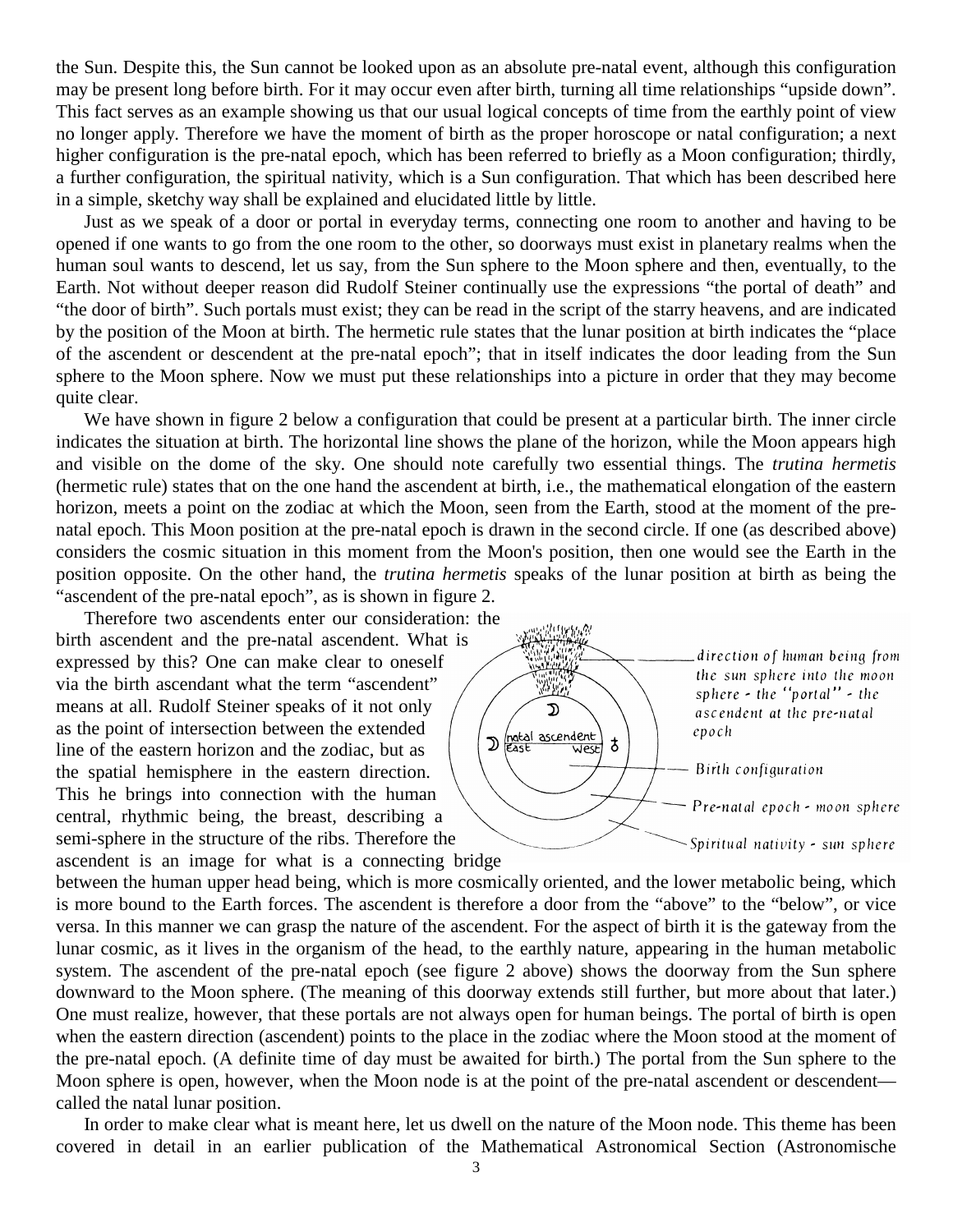Rundschreiben 1927-1930; volume 1, nos. 9 and 12). Therefore we may restrict ourselves in the following to only the most basic details necessary to our understanding.

When we consider the relationship of the Moon's orbit to the Sun's orbit (or ecliptic) from our vantage point on Earth (geocentrically), then both orbits do lie within the band of constellations called the zodiac. However, they incline toward each other such that intersections arise at two opposing points. These are called the lunar nodes, ascending or descending, according to the direction from which the Moon crosses the ecliptic. At these points of intersection, therefore, the Moon sphere (enclosed by the lunar orbit) is borne up by the Sun sphere

(path of Sun or ecliptic); here both, as it were, clasp hands. Now<br>the lunar nodes have the characteristic of moving contrary<br>to the direction in which the Moon and planets<br>move in the zodiac, so that they complete the lunar nodes have the characteristic of moving contrary to the direction in which the Moon and planets move in the zodiac, so that they complete a single, path of the sun, retrograde orbit through the entire zodiac, in 18 or ecliptic years and 7 months. Let us suppose that figure 3 below were to portray the planetary relationships at birth. The Moon's position shows the pre-natal ascendent or portal from the Sun sphere to the Moon sphere; or one could say



being has approached the Moon sphere. But the portal first opened when one of the two Moon nodes reached the cosmic position where the Moon stands later at birth. They can attain that position before or after actual birth. Generally it must occur within an 18 year cycle, therefore within a span of about nine years before or after birth. During this span a star configuration occurs that is of utmost importance for the person in question. For, as has been stated, behind it the configuration of philosophic attitude or "cosmic thought" (spiritual nativity) lights up. This corresponds through and through with what Rudolf Steiner has referred to in the lecture cycle, *Human and Cosmic Thought*.

From an entirely different side, Rudolf Steiner describes in this cycle the various philosophic orientations as being in origin cosmic or divine thoughts, showing in a magnificent way their congenial relationships to the circling constellations and planets. The relationships disclosed in these lectures have been dealt with by Dr. Vreede in the first part of this study. Now, empiric experience shows quite clearly that the stellar configuration appearing when the lunar nodes arrive at the "Cosmic ascendent or descendent", that is, when the portal from the Sun sphere opens to the Moon sphere (when the Moon node arrives at the ecliptic position of the natal Moon), depicts the special "world-view constellation" as described by Rudolf Steiner with regard to certain personalities. These personalities will be discussed in what follows. According to the examples cited by Rudolf Steiner, it will be shown that the "constellation of cosmic thought" (spiritual nativity) can in fact be rediscovered in stellar events from a spiritual-scientific astrological vantage-point, and as such, is a Sun astralconfiguration as against the Moon etheric nature of the pre-natal epoch.

Just as the prenatal epoch can be recognized as compatible with the death configuration, it is possible to find yet another configuration compatible to the spiritual nativity (termed here with reservation as the Sun-sphere configuration). If we recall how the spiritual nativity, or Sun sphere configuration, depicts the philosophic tendencies or inherent spiritual traits of the soul for the ensuing incarnation, traits and tendencies which latently underlie or potentially work through the souls deeds during earthly life, we can thus suppose that the sum total of the soul's deeds during life, depicted in the death horoscope, continue to develop after death. They do, but we must digress to explain.

Immediately after death (or even in near-death conditions during life) the sum total of all the soul's earthly deeds and experiences expand at first into a mighty panorama called the tableau of life*.* Then, from about two and one-half to three and one-half days following death, this tableau transforms into beings. The soul's deeds and experiences become beings expressing moral qualities. The qualities of these beings can be distinguished as falling roughly into two categories: those that furthered the spiritual development of the Earth and of the human soul itself and those which did not. All deeds and experiences of the soul must be judged before they can continue to expand to the cosmos (or ascend to the higher spiritual world). Beings whom we may indeed call gods or angels judge the soul's deeds and experiences in the light of their wisdom of ultimate Earth goals. Their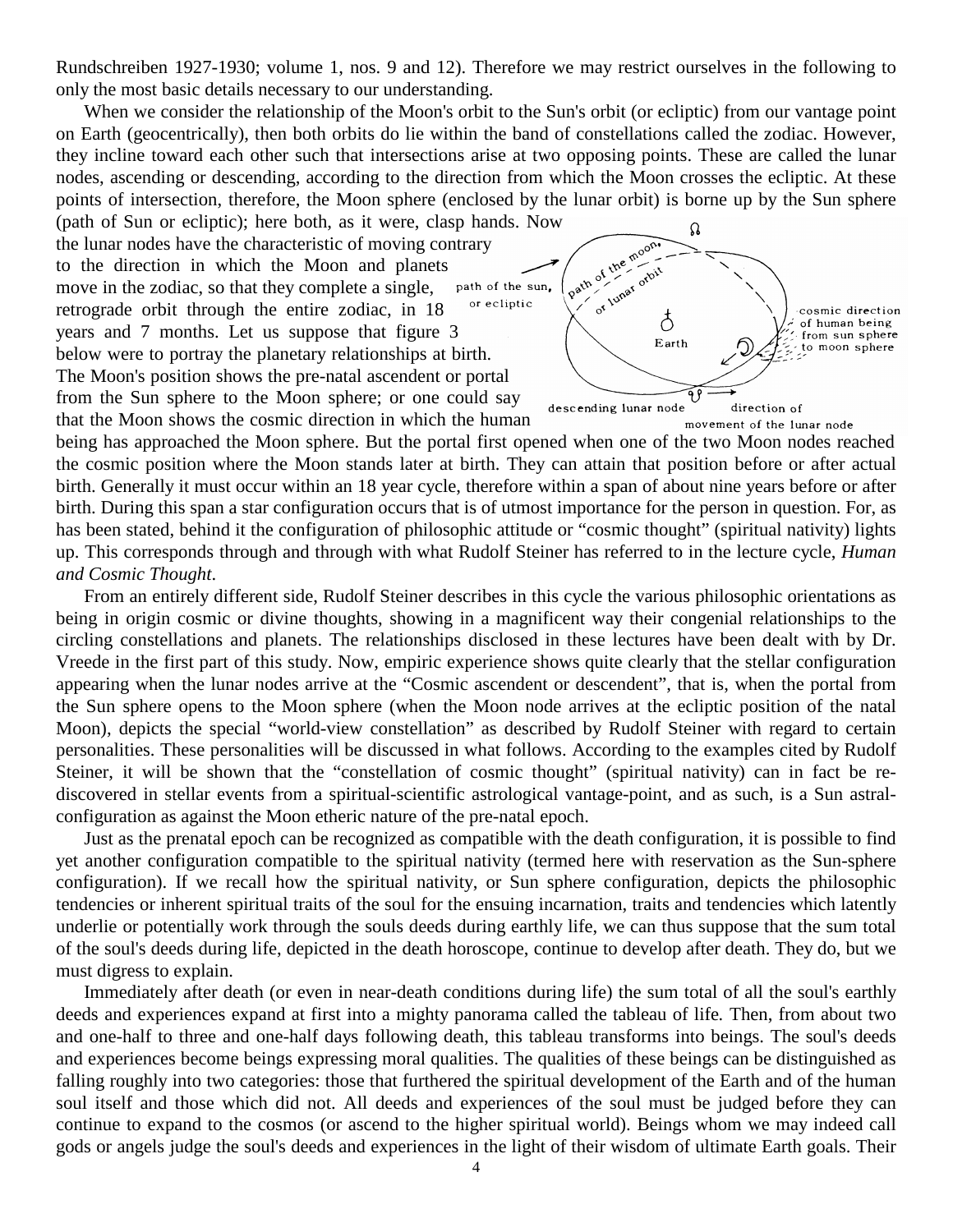judgment requires time, and their verdict requires purification of the soul from its useless deeds. The soul experiences their judgment poignantly but accepts their verdict eagerly, for it cognizes both as just and true in the light of ultimate spiritual objectives of Earth evolution. The ensuing period of purification is known as Kamaloka*,* or purgatory*.* When it ends, the soul ascends to higher spiritual levels. The judgment of the gods during Kamaloka bears a similar relationship to the divine cosmic thought at the spiritual nativity. And just as it is the lunar node, crossing the natal position of the Moon either prior or subsequent to birth, which thereby invokes the spiritual nativity, we may expect that the lunar node will indicate the end of Kamaloka. It does; but how it does so, must be explained later. Let us bear in mind for the present that there is a configuration indicating the end of Kamaloka, which corresponds to the spiritual nativity on the other side.

To summarize the foregoing briefly: we took the natal configuration as a last, lowermost expression of soul's relationship to the stellar world. On the basis of the birth horoscope, we came to the pre-natal "lunar-ethericconfiguration"; then, to the astral-light "Sun-sphere configuration". Associated with the latter is another event that can lie many years prior to actual birth, but which, in a very real relation between the "cosmic pre-natal ascendent" and the cycle of Saturn, refers back to the time of the previous incarnation. It must be stated emphatically that such a point in time cannot be simply calculated. That would be an impossibility, for here an element prevails that eludes the grasp of the strictly calculable. Then we mentioned the correspondences of these

configurations to configurations occurring at the other end of life, when the soul passes through the portal of death, calling one the death configuration and the other the **Preceding Constellation** configuration at the end of Kamaloka. Beyond the latter, we eventually find a final "Saturn configuration", which refers to a future incarnation. In



candelabrum may serve as an image (figure 4). All this can only be mentioned briefly, unfortunately, but perhaps the area in which future considerations can move may at least be clear.

For the present the configuration of cosmic thought alone shall receive careful attention, as it has proved in practice. In the cycle *Human and Cosmic Thought*, the configuration of philosophic attitude of Hegel is discussed. Rudolf Steiner says there: Hegel is a *logical idealist,* or in the language of the cosmos, Hegel has Jupiter standing in Aries (see figure 5 below). Now we want to place against this remark the configuration mentioned above.

Hegel was born on 27 August 1770. The configuration of planets for this date is shown in the inner circle of figure 5. (The exact time of birth was not known but this does not interfere essentially with our study.) The inner circle is divided into 12 sectors of 30° each for the signs of the zodiac with which traditional astrology works. The outer circle shows the unequal divisions of the zodiacal constellations employed in astronomy, so that for example 30 ° shows the actual constellation of Aries as it may be observed in the sky. The Sun and Mercury in Hegel's horoscope are in the sign of Virgo; Venus in the sign of Libra; the Moon in the sign of  $\infty$ Scorpio; Jupiter in the sign of Sagittarius; Mars alone in the sign of Gemini. Unfortunately we cannot deal with the significance of the imagery that these constellations offer as we would otherwise like to do. That, too, remains to be done later. Now, it has been stated that on the basis of the natal horoscope the pre-natal epoch can be found by using the hermetic rule. Since the



exact time of birth is not known, and consequently the ascendent at birth cannot be calculated, the position of the Moon at the pre-natal epoch cannot be established. For this reason we have drawn a second, intermediate circle corresponding to the pre-natal epoch inscribing the path of the Sun corresponding to an average gestation period of 273 days. Around conception, the Sun stood in the sign of Sagittarius, whereby we keep in mind that it progresses about three-quarters of the way through the ecliptic in 273 days time (figure 5 above). Further, we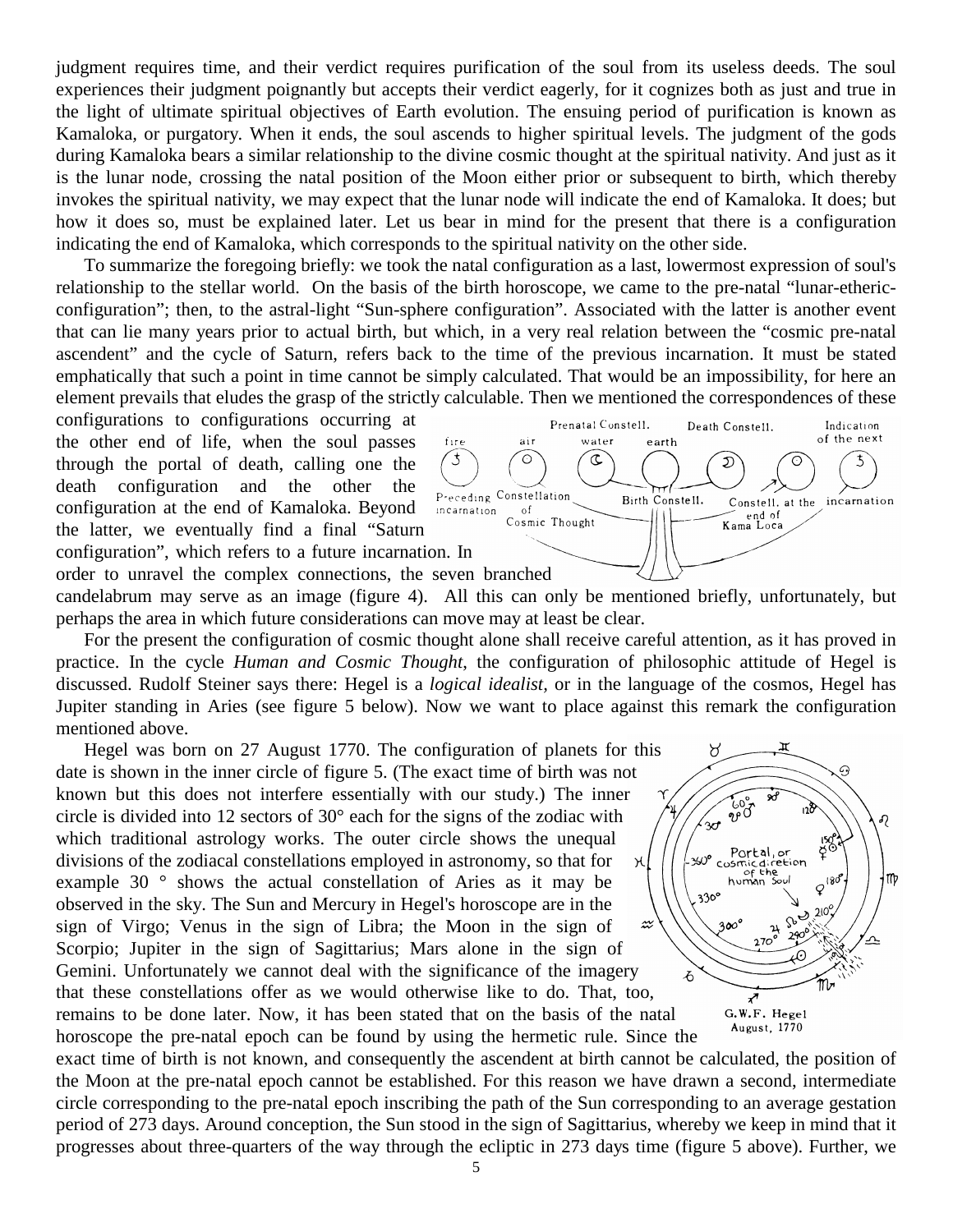find ourselves in the lunar sphere of the pre-natal epoch but realize that the human being must have come out of the Sun sphere prior to his entry into the Moon sphere. He had to enter it through the cosmic portal mentioned above. The position of this portal is signified by the Moon's position at birth, which in Hegel's birth configuration was in the sign of Scorpio, behind which the constellation of Libra was observable. It has already been mentioned that this portal could first be opened when the Moon's node stood here. In Hegel's case the lunar node was at this position already in 1762; the descending node was then in the sign Scorpio, or constellation Libra.

Let us look at the constellation of planets at the moment when the Sun sphere and Moon sphere relate harmoniously to each other as expressed by the cosmic script: when the descending Moon node (the intersection where the Moon's path crosses the ecliptic in a descending direction) stands in the zodiac at the place where the Moon comes to rest eight years later, at Hegel's birth. At about the same time, eight years prior to birth, Jupiter is in the constellation of Aries. This corresponds to what Rudolf Steiner expresses as Hegel's worldview: logism in idealism, or Jupiter in Aries. This is noted in the outer circle (figure 5 above). The other planets could also be marked in this circle for the year 1762, but they are not the subject of our immediate study here. Only the configuration pertaining to Hegel's world view was inscribed into Hegel's being.

Rudolf Steiner directed our attention with deep earnestness to the configuration of cosmic thought (spiritual nativity). We should bear in our consciousness that, through our study, we are lifting the veil a little that conceals the thoughts of the gods. Just as we human beings make impressions or engravings in our brain during our day-waking thinking, so the gods impress their thoughts into the world, and these light up in human minds as philosophic world views. In this manner the hierarchies are able to perceive their own thoughts. In a given moment "logism in idealism" can light up in a divine thinking; and a particular person, who has been so prepared during a former Earth life, is capable of taking up this cosmic thought, carrying it to Earth where it becomes alive in the idealistic logism of a Hegel. Experience shows, however, that this cosmic-spiritual occurrence shines on like a fare-well in the constellation that is present when the Sun sphere impresses itself through the corridor of the Moon node into the Moon sphere. One can also consider this configuration as a compressing of the solar-astral into the lunar-etheric of the human being, whether in pre-existential experience or more as a remembered experience later.

We take now another example (from the same lecture cycle), concerning Fichte's world view. Rudolf Steiner calls it logistic psychism or  $\gamma$ Jupiter in Pisces. Let us compare this with the observable configuration. Fichte was born on 19 May 1762. The planets at this time are marked in the inner circle (figure 6). The exact time is not  $_{\mathcal{H}}$ known. It is characteristic for Fichte's personality—fully aglow with will, never having bowed his head—that almost all planets are in the signs of Aries, Taurus and Gemini, while Mars stands in opposition in the sign of Libra. Since we cannot define exactly the natal epoch we will forego it and deal directly with the spiritual nativity configuration or Sun-sphere. The corridor from the Sun sphere to the Moon sphere is here in the sign Libra, constellation Virgo, and opposite the point of the Moon at birth according to the hermetic rule. The lunar node reached this position in 1773, that is, eleven years after birth. Nonetheless this time is important for our considerations, for then Jupiter entered the constellation of Pisces (marked on the outer circle of figure 6.



In the observable configuration, the spiritual nativity appears: logism in psychism, which agrees with Fichte's nature. It may be remarked here that this date, which lies after birth, shows us that there are various possibilities for the time at which the door to the cosmic world can be opened. Thus we find that in Hegel's case, both eight years before and two years after birth the lunar node stands in Libra. But in the latter case the configuration of world view (spiritual nativity) is not to be found. Herein lies what is typical of this configuration, namely, that it evades the purely calculable, for there are always two or three possibilities in an external sense, but the configuration itself leads us into a spiritually vital and mobile sphere.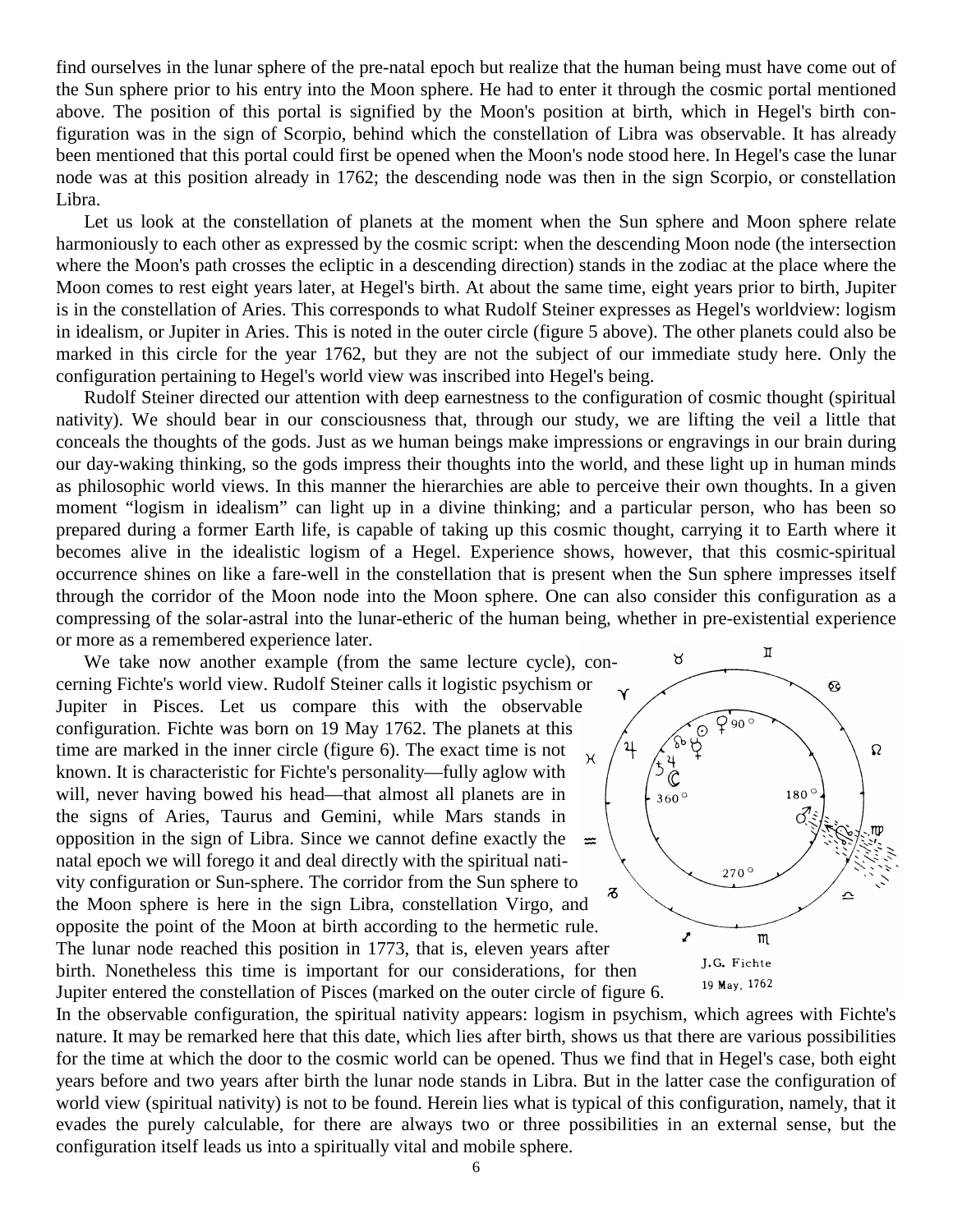As a further personality, Rudolf Steiner mentions Wilhelm Wundt in emphasizing the world views logism in sensualism (Jupiter in Leo) and empiricism in mathematism, (or Sun in Gemini). Here again let us consider the external configuration (figure 7 below). The birth configuration is marked once more in the inner circle. Here again we must disregard the pre-natal epoch. The cosmic portal stands in the  $\chi$ sign of Libra, constellation Virgo. It opened in 1837, five years after birth; for at that time the Moon's node was at the same position. Simultaneously, five years after birth, Jupiter was observable in the constellation of Leo; logism appears in sensualism (note outer circle in figure 7). The Sun's position at that time cannot be stated with surety because of lacking the exact birth time, but the corresponding configuration of empiricism in mathematism, that is, Sun in Gemini, lies very well within the given limits as a possibility.

Highly interesting is the configuration of Friedrich Nietzsche*.* Rudolf Steiner describes as a first phase of his world view: mysticism in the direction of idealism. This corresponds with the epoch in Nietzsche's life when he was still friends with Richard Wagner, when he wrote such books as *The Birth*

*of Tragedy,* etc. Then an epoch follows when Nietzsche became skeptical; he wrote *The Gay Science; Human, All Too Human,* etc., and entered into empirical rationalism. It is remarkable to note that the "nuance of world view" (pertaining to planetary position) move one step onwards: from Aries to Taurus, from Venus to Sun respectively. After a while there should have been a progression to voluntaristic mathematism (Mars in Gemini); the basis, however, was missing for this in Nietzsche's own life. Through the resistance with which Nietzsche unconsciously opposed the divine guidance of the world, this configuration, instead of progressing from Taurus to Gemini, switched into the opposite constellation of Scorpio. Thus voluntaristic dynamism arose - the period of *Thus Spake Zarathustra.* According to Rudolf Steiner, such a configuration, with its will-force unleashing activity, can only be sustained if a person is capable of penetrating through to a spiritual understanding of the world. Nietzsche was incapable of accomplishing this feat in his present incarnation so he was crushed by the challenge. At this point we refer to the external configuration to gain pictorial clarity of some details.

Let us look at the inner circle of the configuration (figure 8). The exact birth time was known; therefore, the ascendent at birth appears here. Pictorially plastic, Nietzsche's being approaches us from a definite side in the conjunction of Mars and Mercury at exactly 180° of the ecliptic in Libra, and simultaneously in the meridian position to  $\chi$ which Jupiter stands (typically enough) in opposition. In order to illuminate this aspect, we would have to devote an entire essay to it. A consideration of the pre-natal epoch, which could be delineated more exactly here, would also lead too far aside. Let us look at the spiritual nativity or the Sun sphere configuration. The cosmic portal is in the sign of Sagittarius, constellation Scorpio. In May, 1835, nine years prior to birth, the Moon's descending node  $\overline{\delta}$ reached this place. Now the portal is open and the cosmic aspects arise: Venus in Aries (mysticism in idealism), Sun in Taurus (empiricism in rationalism). These aspects fully corroborate Rudolf Steiner's indications. But further we also find Mars in the constellation of Gemini; however, during the first part of April 1835, it would correspond to voluntarism



in mathematism. For this Nietzsche has, as mentioned, no predilection. This is substantiated by a sextile aspect of Mars to Venus, which Rudolf Steiner called "unfavorable" when it appears in the world conception configuration, in contradistinction to the otherwise favorable aspect of sextiles in the natal horoscope.

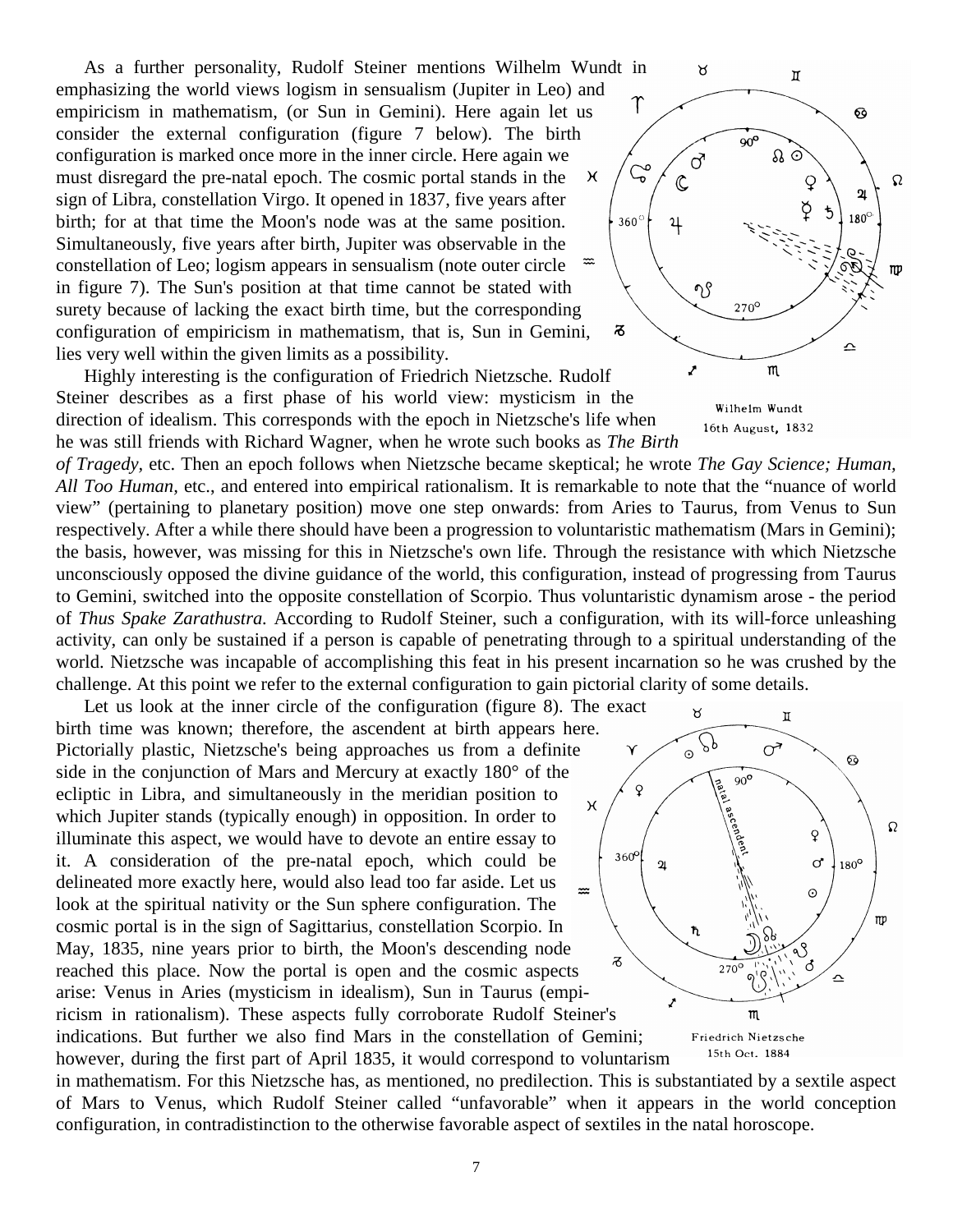Because Mars is incapable of gaining influence in Gemini, it falls into opposition to the Sun in Taurus. That

happened in fact as Mars entered the constellation of Scorpio in 1835, and came into conjunction with the lunar node, very near the cosmic portal (position of the natal Moon (figure 8 above). Hence Mars arises in Scorpio, or voluntarism in dynamism. (figure 9). This configuration shows especially clearly how little such aspects can be worked out exactly. One might almost say, it "changes with the weather" and shows a kinship to the air element, similarly as the pre-natal epoch shows a relationship to the watery element.

We shall bypass the two examples cited by Dr. Steiner of Schopenhauer and Hamerling, for both of whom exact corroborations can be found, and shall turn to the configuration of cosmic thought in regard to Goethe from the same point of view. In the inner circle of the corresponding figure 10, we discover the well known

natal configuration of Goethe, about which he himself speaks so beautifully in "Truth and Poetry". A discussion of the pre-natal epoch will offer us a valuable supplement later. The full Moon, just past its prime, stands in  $\gamma$ the sign of Pisces. According to the hermetic rule, the cosmic portal is in the sign of Virgo, constellation Leo. This portal is opened by the Moon node first in 1775, Goethe's sixth year of life. In those cases where the cosmic event occurs after birth, one might conclude that it acts as a memory of a pre-existential experience; it is also possible (much speaks for it) that in such a moment the mutual activity of Sun and Moon really resounds in the human = being. This consideration speaks strongly in Goethe's case, for his sixth year was very significant in another way. We know that at this age the young Goethe built an altar to the God of Nature, laid upon it some of nature's offerings, placed on top a stick of incense, and set it ablaze with the rays of the rising Sun, caught in a magnifying-glass. When we bring this artless but genial act of devotion to the world of appearances fully alive, and place beside it<br>the feet that in Coethe's world view configuration of Junitar appearing 28th August 1749 12:30 p.m. Frankfurt a. Main the fact that in Goethe's world-view configuration of Jupiter appearing

in Virgo, or Phenomenalism is permeated by Logism, this corresponds to the cosmic situation in 1775 (figure 10 above); then, one cannot allay the impression that this Sun-sphere configuration has profound effects upon the human constitution.

As a last example let us discuss the configuration of Richard Wagner. Here the configuration pertaining to his philosophic world conception occurs at a time shortly prior to birth. The waning Moon at birth stands in the sign of Aquarius, constellation of Capricorn, quite near Mars. Therefore, in this case, the cosmic portal is found in the sign opposite, which is Leo, or the constellation of Cancer (figure 11). A few months before  $\chi$ birth the ascending lunar node crosses this point; Sun and Moon connect, and Venus in Aries is a notable aspect that—translated into terms used by Rudolf Steiner—refers to mysticism in idealism. If we consider in Richard Wagner's creations how Norse mythology became his very destiny, how he wrestled and finally victoriously raised myth into a realm of primordial human ideals, one can well conclude that the philosophic conception of mysticism in idealism fittingly describes his spiritual inclination. This was indeed also the philosophic world view in which he stretched out his hand to Nietzsche—as long as Nietzsche himself lived under the influence of mysticism in idealism (Venus in Aries), which we mentioned before.



Ż



 $m$ 

ĝ



Rudolf Steiner has disclosed a way for attaining spiritual knowledge. We should permeate all sectors of human earthly experience with this knowledge. The intention of our discussion has been to make an initial